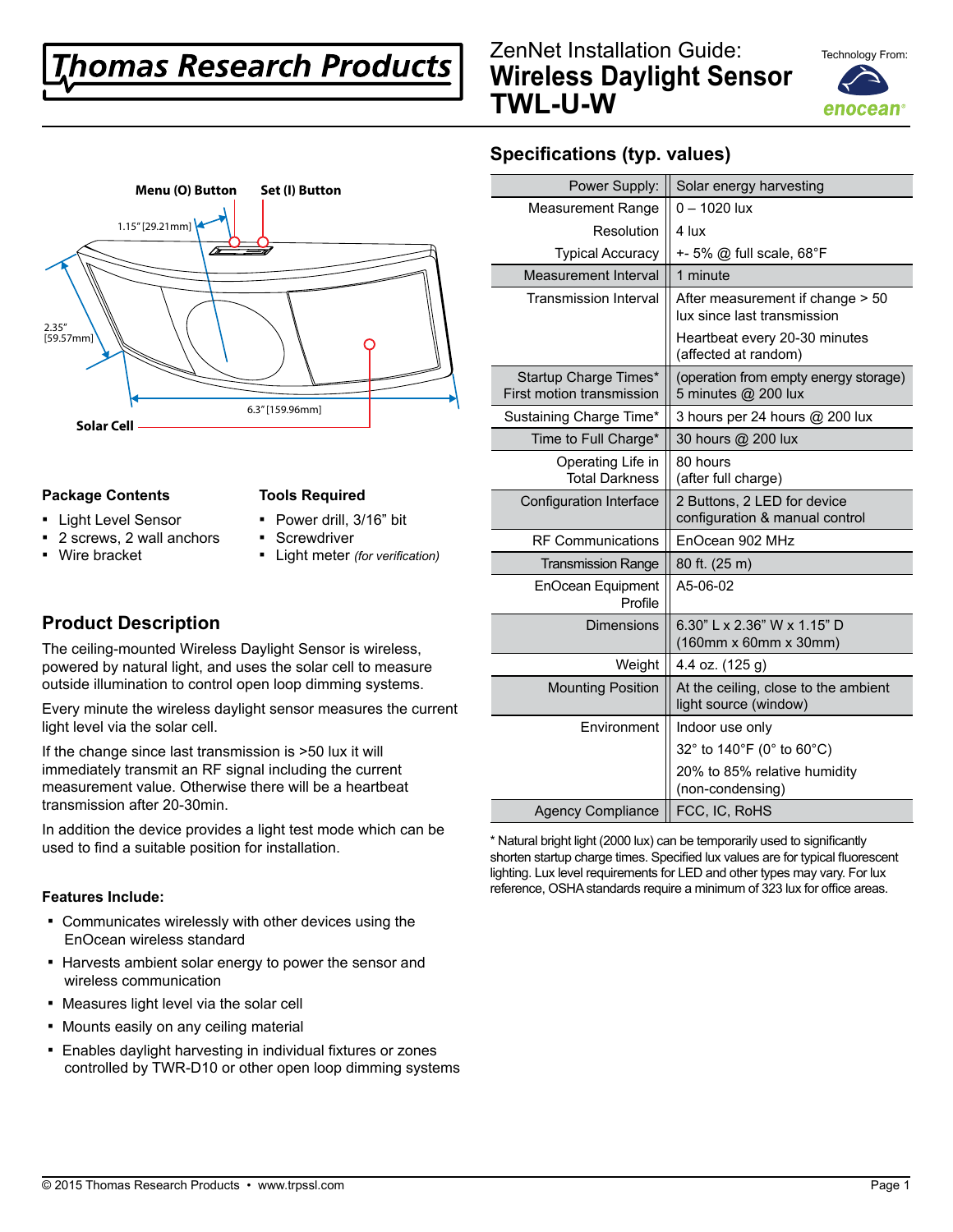# **1) Planning**

Take a moment to plan for the sensor's successful operation and optimal communication with other system components.

Remove the sensor from its packaging and place it under a bright light to provide the required startup charge. Choose a proper installation location taking the following points into account.

- The sensor should be located at the ceiling, close to a window, or directly at the upper end of the interior window sidewall
- The chosen location should provide natural light only; the sensor solar cell should not measure artificial light
- The sensor should be mounted such that the solar cell points towards the window so that it measures the amount of incoming daylight light only.
- **.** Use light test mode to see if the sensor properly measured daylight only. Light test mode blink rate should not change if artificial lights are switched on and off.
- . In addition, during dusk or dawn use a light meter at the intended location to determine transition points. Switch lights on and off. Only small changes of the reported illumination should be seen.
- Consider the construction materials (such as metal) in the space and obstacles that may interfere with RF signals

# **2) Installing**

The wireless daylight sensor can be mounted on most surfaces with the provided screws, or mounted on dropped ceilings, using the provided wire bracket.

estimated time: 20 minutes

*NOTE: It is recommended to link the sensor before it is mounted on the ceiling. Refer to the "Linking" section.*

- 1. Decide where you want to install the wireless daylight sensor. *Tip: The solar cell must point towards the window in order to measure outside illumination*.
- 2. Remove the mounting plate from the sensor.
- 3. Decide which of the two installation options is appropriate.

#### **A. Screw Mounting Plate to the Ceiling**

- i. Hold the mounting plate in place and use a pencil to mark two small dots for the screw drill points.
- ii. Drill two holes with a 3/16" drill bit and insert the wall anchors.
- iii. Insert the first screw loosely and level the mounting plate.
- iv. Insert the second screw and then hand-tighten the first screw.



#### **B. Mount Using the Wire Bracket**

- i. Remove the ceiling tile where you want to mount the sensor.
- ii. Place the mounting plate squarely on the ceiling tile and use the wire to mark two points for the holes.
- iii. Punch two small holes through the ceiling tile at the marked points.
- iv. Insert the wire bracket through the two holes in the mounting plate.

Make sure the ends are roughly even.

v. Feed the wires through the holes in the ceiling tile.





vi. On the front of the ceiling tile, flatten the wire bracket so it is snug against the mounting plate.



vii. On the back of the ceiling tile, twist the wires together to hold the mounting plate securely.



viii.Replace the ceiling tile.

4. Attach the sensor to the mounting plate: With the 2-button interface facing you, slide the sensor to the left on the mounting plate until it snaps into place.



5. Confirm the sensor is properly positioned to to measure outside illumination and has sufficient light to operate.